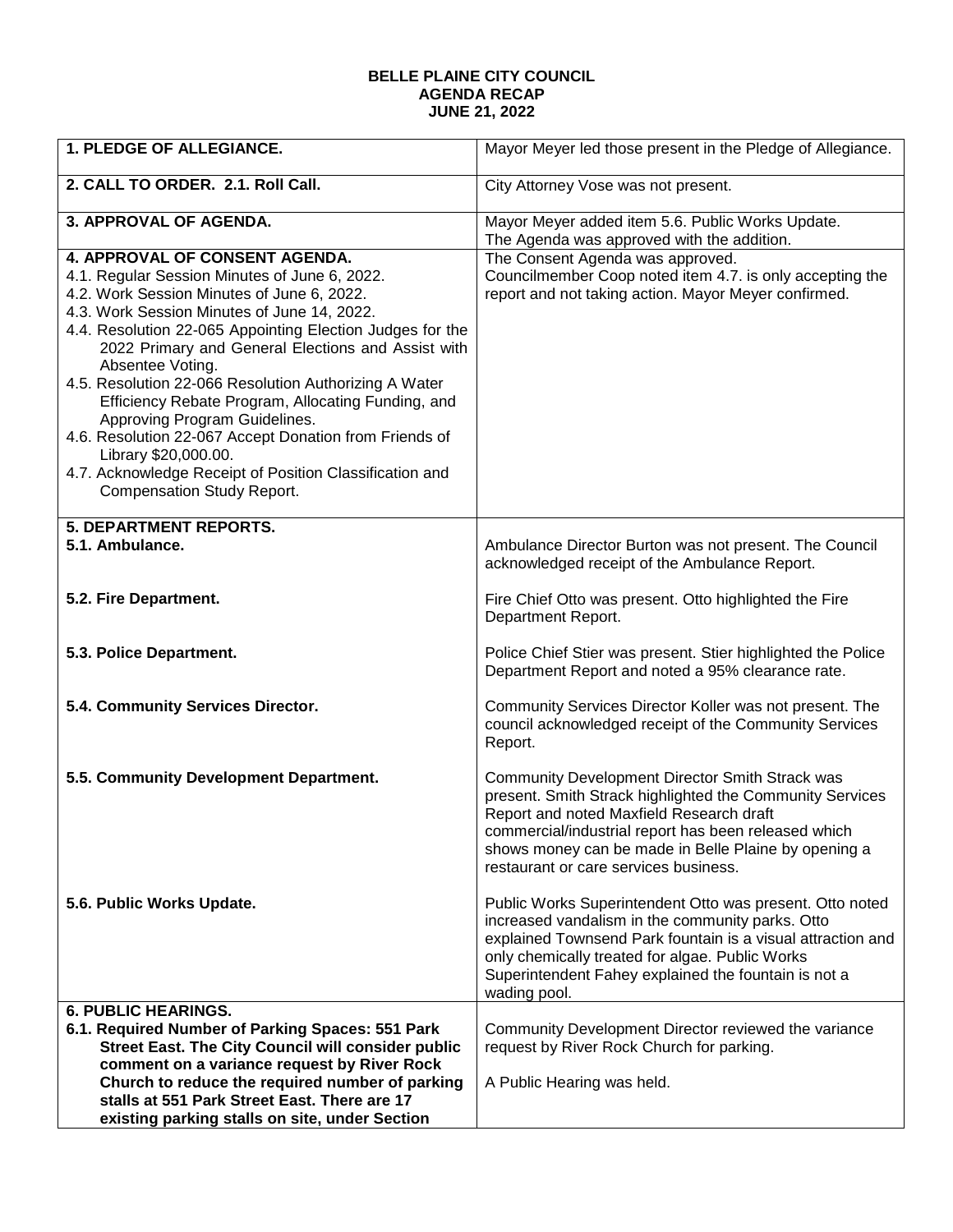## Belle Plaine City Council Agenda RECAP June 21, 2022 Page 2

| 1107.12, Subd. 10(6) a total of 33 off-street                                                               | Pastor Nathan Phillips stepped forward to answer any                                            |
|-------------------------------------------------------------------------------------------------------------|-------------------------------------------------------------------------------------------------|
| parking spots are required.                                                                                 | questions Council may have. Mayor Meyer inquired on the                                         |
|                                                                                                             | days of activity. Phillips explained typically Wednesday and                                    |
| 6.1.1. Resolution 22-068(A) A Resolution Approving a                                                        | Sundays for worship and noted Southern Valley Alliance is                                       |
| Variance Reducing the Number of Parking<br>Spaces Required at 551 Park Street East from 33                  | using the building weekdays from 8-5:30.                                                        |
| Spaces to 17 Spaces.                                                                                        | Becky Wessels, 140 S. Meridian St, expressed support                                            |
|                                                                                                             | with activities for kids.                                                                       |
| Resolution 22-068(B) Recommending the City                                                                  |                                                                                                 |
| Council Deny a Variance Reducing the Number of<br>Parking Spaces Required at 551 Park Street East           | The Public Hearing was closed.                                                                  |
| from 33 Spaces to 17 Spaces.                                                                                | Resolution 22-068A was approved.                                                                |
|                                                                                                             |                                                                                                 |
| 6.2. Conditional Use Permit: Belle Plaine Lemonade                                                          | Community Development Director Smith Strack reviewed                                            |
| Properties, LLC. The City Council will consider<br>public comment on a request by Belle Plaine              | the Conditional Use Permit request from Belle Plaine<br>Lemonade Properties, LLC.               |
| Lemonade Properties LLC for a conditional use                                                               |                                                                                                 |
| permit required under Section 1105.10, Subd.                                                                | A Public Hearing was held.                                                                      |
| 4(11) of the City Code. If approved the conditional<br>use permit would allow childcare center at 1001      |                                                                                                 |
| <b>Commerce Drive West in the B-2 Highway</b>                                                               | Owner/Developer Chantel Gaaskjolen stepped forward to<br>answer any questions from the Council. |
| <b>Commercial District.</b>                                                                                 |                                                                                                 |
|                                                                                                             | The Public Hearing was closed.                                                                  |
| 6.2.1. Resolution 22-069: A Resolution Approving A<br><b>Conditional Use Permit And Site Plan For Belle</b> | Resolution 22-069 was approved.                                                                 |
| Plaine Lemonade Properties LLC Part Of Lot 1,                                                               |                                                                                                 |
| <b>Block 1 Tatiana Fields.</b>                                                                              |                                                                                                 |
| 6.3. Ordinance 22-07 An Ordinance Amending                                                                  | Community Development Director Smith Strack reviewed                                            |
| Chapter 8 of the City Code to Provide for the                                                               | proposed Ordinance 22-07.                                                                       |
| Keeping of Chickens in Certain Residential                                                                  |                                                                                                 |
| Zoning Districts. The City Council is to hear<br>public comment on proposed Ordinance 22-07.                | A Public Hearing was held.                                                                      |
| approved, the Ordinance would allow<br>lf –                                                                 | Zach Ataiyan, 612 Frontier Circle, spoke on the process to                                      |
| property owners in the R-1 Single Family                                                                    | get limited keeping of chickens. Ataiyan noted a dog                                            |
| Residential District, the R-2 Single Family<br>Residential District, and the R-3 One and Two                | license is less than the proposed permit fee for chickens.                                      |
| Family Residential District to keep up to six                                                               | Ary Bachand, 140 S. Meridian, expressed gratitude for the                                       |
| hens in backyards. The proposed Ordinance                                                                   | journey and for the potential of keeping chickens.                                              |
| contains standards for care and keeping of<br>chickens and associated coops and runs. The                   | The Public Hearing was closed.                                                                  |
| proposed Ordinance requires a permit for                                                                    |                                                                                                 |
| keeping of chickens.                                                                                        |                                                                                                 |
| 6.3.1. Ordinance 22-07, An Ordinance Amending Chapter                                                       | Ordinance 22-07 was approved.                                                                   |
| 8 of the City Code to Provide for the Keeping of                                                            |                                                                                                 |
| Chickens in Certain Residential Zoning Districts.                                                           |                                                                                                 |
| 6.3.2. Resolution 22-070, A Resolution Authorizing                                                          | Resolution 22-070 was approved.                                                                 |
| Summary Publication of Ordinance 22-07, An                                                                  |                                                                                                 |
| Ordinance Amending Chapter 8 of the City Code to<br>Provide for the Keeping of Chickens in Certain          |                                                                                                 |
| <b>Residential Zoning Districts.</b>                                                                        |                                                                                                 |
|                                                                                                             |                                                                                                 |
| 7. BUSINESS.<br>7.1. Presentation of Claims.                                                                | The Presentation of Claims was approved.                                                        |
|                                                                                                             |                                                                                                 |